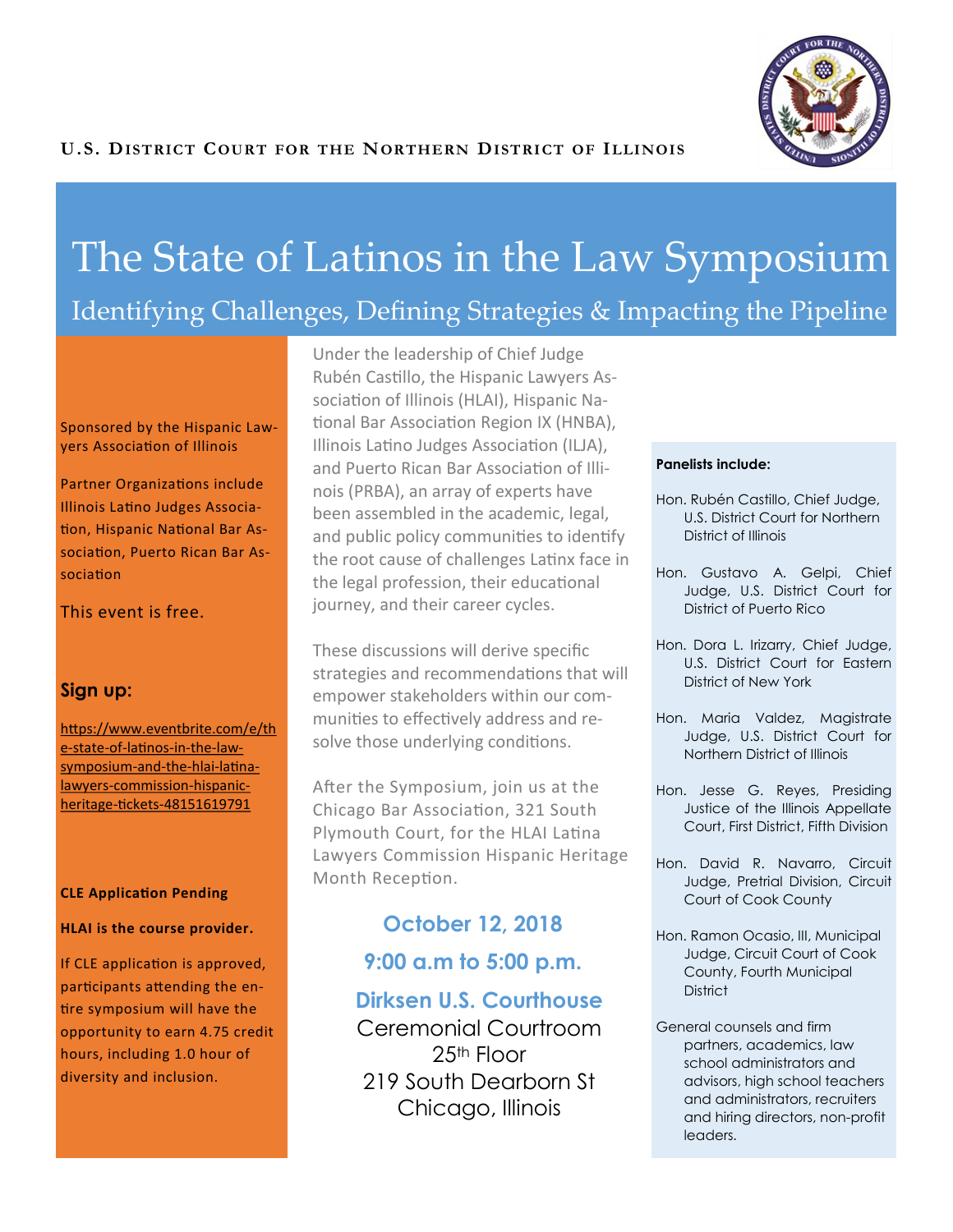# **The State of Latinos in the Law Symposium Program Friday, October 12, 2018 Everett McKinley Dirksen United States Courthouse Ceremonial Courtroom, 25th Floor**

Under the leadership of Chief Judge Rubén Castillo, the Hispanic Lawyers Association of Illinois (HLAI), Hispanic National Bar Association Region IX (HNBA), Illinois Latino Judges Association (ILJA), and Puerto Rican Bar Association of Illinois (PRBA), an array of experts have been assembled in the academic, legal, and public policy communities to identify the root cause of challenges Latinos face in the legal profession, their educational journey, and their career cycles. These discussions will derive specific strategies and recommendations that will empower stakeholders within our communities to effectively address and resolve those underlying conditions.

The State of Latinos in the Law Symposium will feature many of the nation's attorneys, legal scholars, corporate counselors, and judges. The Symposium will consist of an opening and closing plenary session, a guest lunch speaker, and concurrent panels running throughout the day.

| $8:00 - 9:00$ a.m.             | Registration, Continental Breakfast, & Networking |
|--------------------------------|---------------------------------------------------|
| 25 <sup>th</sup> Floor Hallway |                                                   |

| $9:00 - 9:30$ a.m.   | <b>Welcome &amp; Problem Statement</b>                                  |
|----------------------|-------------------------------------------------------------------------|
| Ceremonial Courtroom |                                                                         |
| Speakers:            |                                                                         |
| $\bullet$            | Martín Montes, Director, Regulatory Affairs, ComEd                      |
|                      | The Honorable Rubén Castillo, Chief Judge, United States District Court |
| District of Illinois |                                                                         |

Symposium Moderator:

Angel Gomez, President, AG Gomez Consulting

| $9:30 - 10:30$ a.m.  | Plenary Session: The State of Latinos in the Law-The |
|----------------------|------------------------------------------------------|
| Ceremonial Courtroom | <b>Numbers</b>                                       |

Latinos are the fastest growing ethnic group in the United States, yet Latinos make up a small percentage of lawyers. Without a significant increase in Latinx lawyers, there will be a growing gap between Latinos in society and in the legal profession.

for the Northern

This Session will discuss the current State of Latinos in the Law and raise questions for further research. It will present general demographic data on Latinos in the United States, discuss the pipeline for Latinx students from college to law school to law practice, and conclude with a review of the American Bar Foundation's national study of lawyer careers with a special focus on the Latinx lawyer. A White Paper on this presentation will be available for download from the HLAI website (hlai.org) after the Symposium.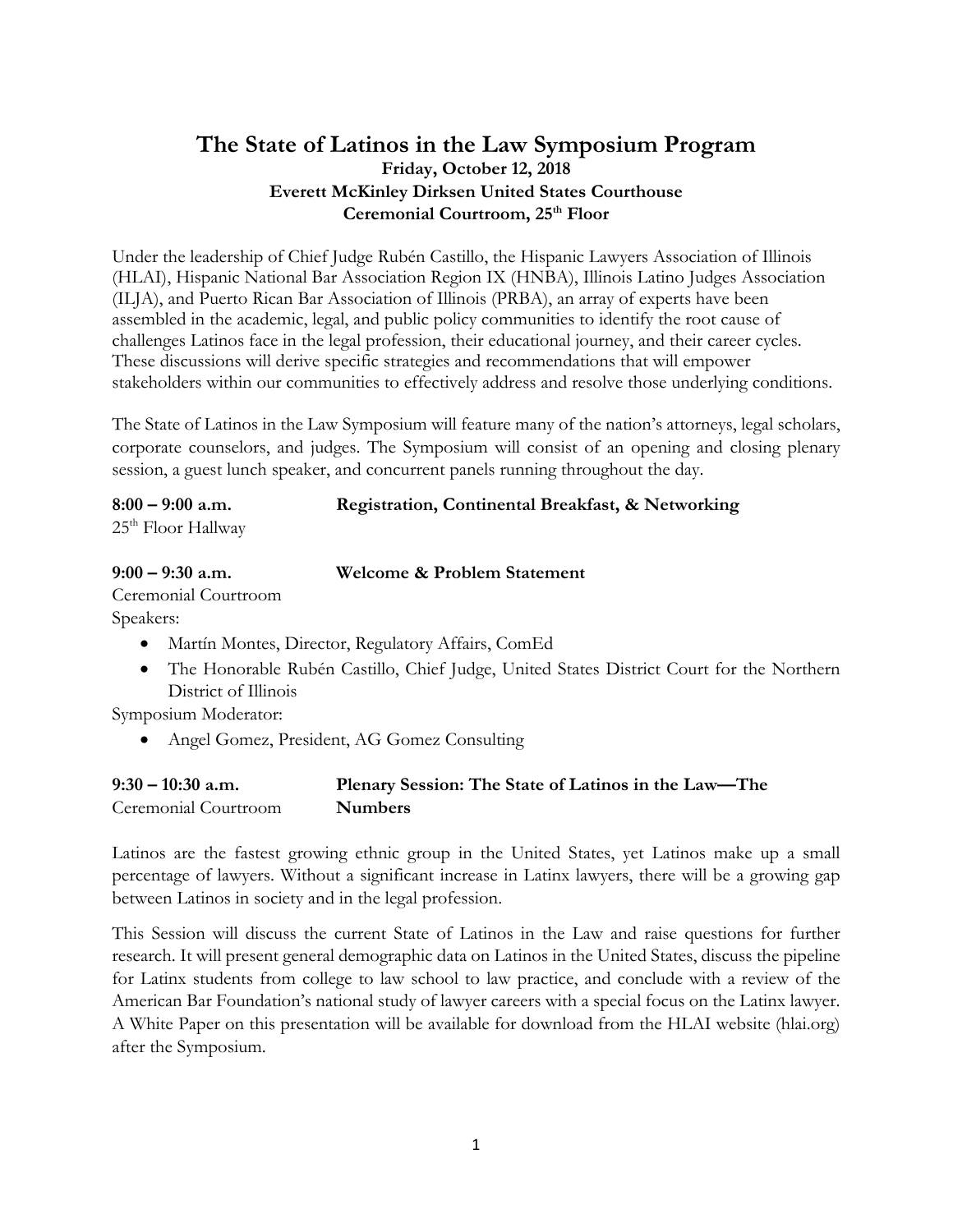Speakers:

- Robert L. Nelson, American Bar Foundation
- Meghan Dawe, American Bar Foundation
- Monica Llorente, Faculty Member, Northwestern Pritzker School of Law
- Steven Hernandez, Senior Counsel, BP (Retired)
- The Honorable Ramon Ocasio, III, Municipal Judge, Circuit Court of Cook County, Fourth Municipal District

### **10:30 – 10:45 a.m. Morning Break**

Symposium Moderator:

Angel Gomez, President, AG Gomez Consulting

| $10:45$ a.m. $-12:00$ p.m. | Breakout Session Track I: Early Education - Extending |
|----------------------------|-------------------------------------------------------|
| <b>Breakout Courtroom</b>  | the Pipeline                                          |

Early childhood education is a key element to ensure that children get on the road to success. Many young children, however, do not have access to such early education programs, and this lack of access creates barriers to the critical building blocks needed to foster an environment of learning. Our high schools are not equipped to support the number of challenges many of our youth face – social pressures, economic instability, and crime. In order to increase the number of Latinos in the legal profession we must extend the pipeline and begin looking at the risk factors and challenges that begin in early childhood.

Some of the questions we will strive to answer include: What is keeping high school students from going to college and law school? What ways can high school students be supported academically, and, on a more personal level, what are the tools needed to support our youth both mentally and emotionally? What opportunities can high school students be exposed to in order to increase their confidence in entering the legal pipeline? What role do parents and the community play in our children's success?

Speakers:

- Preston Kendall, President, Cristo Rey St. Martin College Prep
- Laura Blackburn, Pre-Law Teacher, Jones College Prep
- Rather Stanton, CEO & Co-Founder, Legal Prep Charter Academy
- Jessica Velez, Associate, Johnson & Bell (President of the Associate Board of Just the Beginning - A Pipeline Organization)

Moderator: Mary Bird, Director of Public Service Programs, Loyola University of Chicago School of Law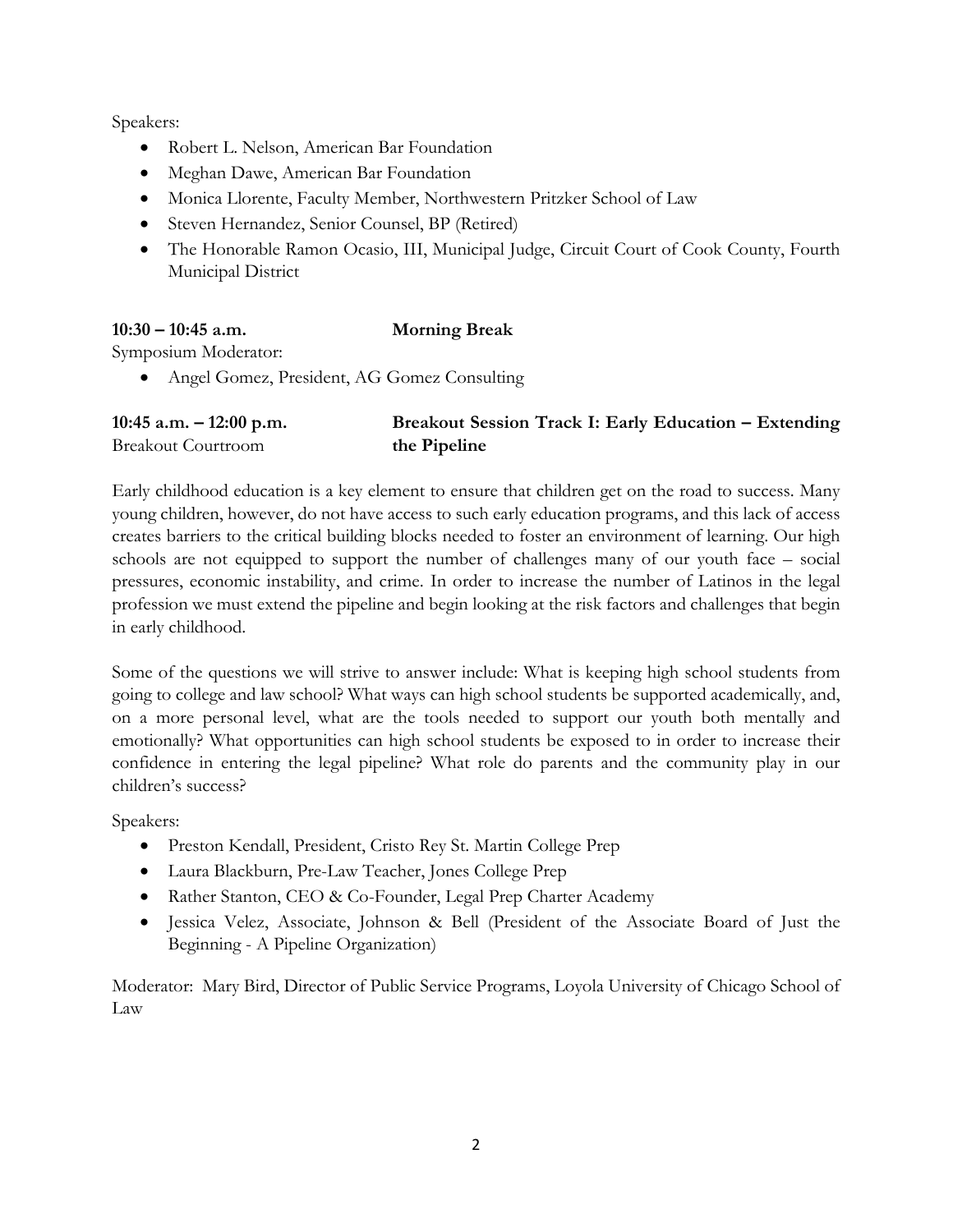#### **10:45 a.m. – 12:00 p.m. Breakout Session Track II: Law School Admissions – Entering**  Ceremonial Courtroom **the Pipeline**

Once youth overcome the many challenges they face in their developmental years, the next challenge is applying for graduate school. For many of our youth, they will be the first in their families to graduate with a college degree. Thus, the idea of continuing onto graduate school entails not only taking on large amounts of educational debt but also deferring a full-time job with immediate economic rewards. For some of our youth, it might also implicate the uncertain legal consequences of being a DACA recipient.

The questions this panel will address include: What are the primary challenges preventing or discouraging undergraduate students from applying to law school? What are the primary reasons for Latino students that do apply to law school and are denied admission? Are rejection rates higher for top-tier schools? What methods can be employed to encourage undergraduate students to apply to law school? Is mentoring enough?

Speakers:

- Ann K. Perry, Associate Dean for Admissions, University of Chicago Law School
- Austen L. Parrish, Dean and James H. Rudy Professor of Law, Indiana University Maurer School of Law
- Jamie Thomas-Ward, Director of Pre-Law Advising Services, University of Illinois at Urbana-Champaign

Moderator: Jennifer L. Rosato-Perea, Dean and Professor of Law, DePaul University College of Law

## **12:00 – 1:00 p.m. Lunch & Keynote Speaker: The Honorable Gustavo A. Gelpi,**  Ceremonial Courtroom **Chief Judge, United States District Court for the District of Puerto Rico**

Chief Judge Gelpi will discuss his new book "The Evolution of Puerto Rico and Other U.S. Territories (1898-Present)," which provides a good background for a discussion of the Hurricane Maria relief efforts by the United States.

Speaker:

 The Honorable Gustavo A. Gelpi, Chief Judge, United States District Court for the District of Puerto Rico

#### **1:00 – 1:15 p.m. After Lunch Break**

Symposium Moderator:

Angel Gomez, President, AG Gomez Consulting

### **1:15 – 2:30 p.m. Breakout Session Track III: Law School Education – Getting**  Breakout Courtroom **Through the Pipeline**

Law school is the necessary tool to become a lawyer, yet Latinos only made up 13% of law school admissions in 2017. For many, the primary obstacle to applying to law school may be the prospect of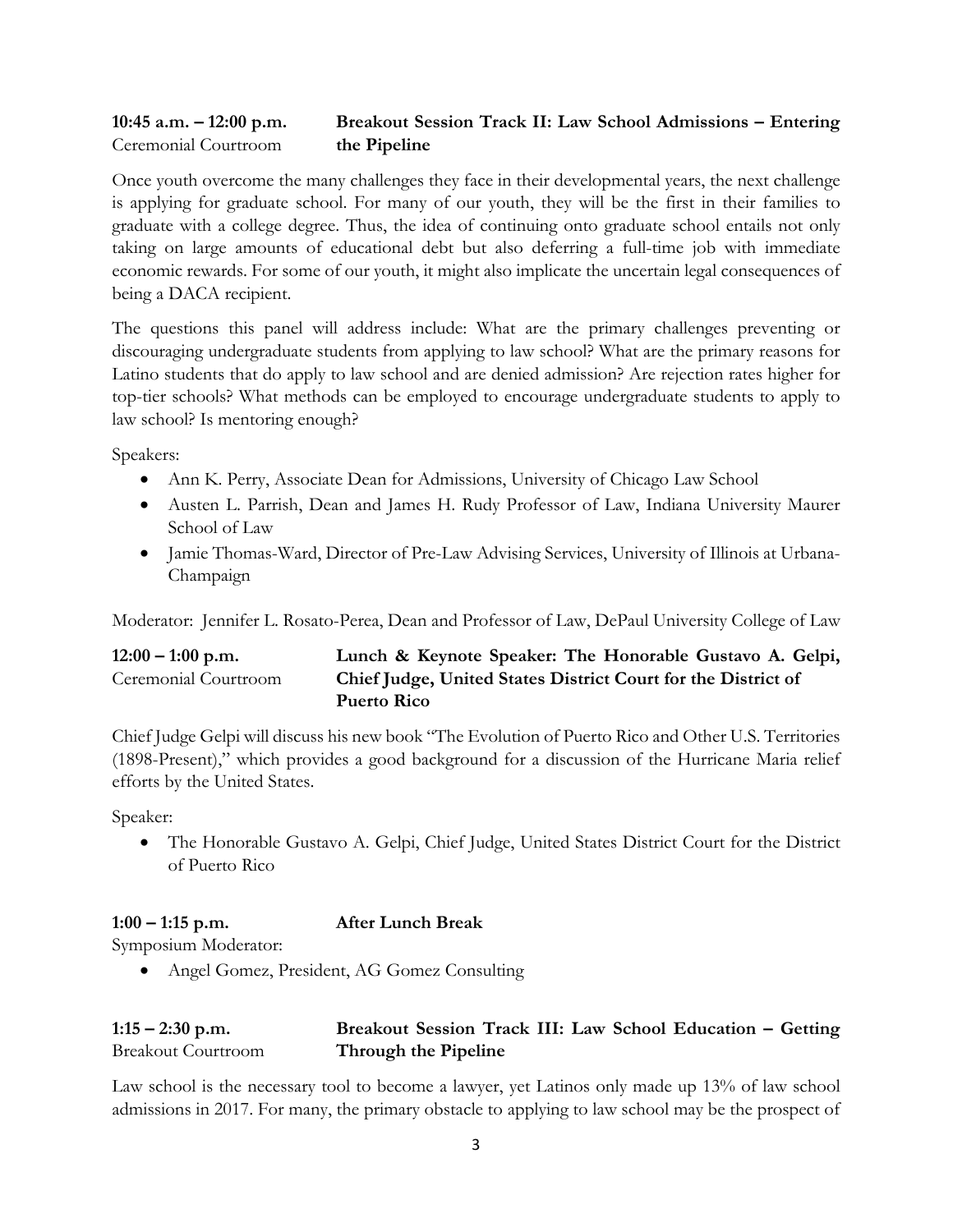large financial debt, and for others, it may be a limited understanding of the complicated process of law school admissions. Yet, for others, it may be the difficult academic workload they have not been sufficiently trained to undertake.

Experts on this panel will discuss: What is keeping law students from succeeding academically, especially in comparison to their white peers? What is keeping law students from advancing into certain networks, especially in those outside of immigration and criminal law? In what ways can Latinx law students be better supported and taken into consideration by their institutions, outside of student led groups and affinity bar associations?

Speakers:

- Juan Perea, Curt and Linda Rodin Professor of Law and Social Justice, Associate Dean for Research and Faculty, Loyola University Chicago School of Law
- Tiffany Harper, Associate Counsel, Grant Thornton LLP (Co-Founder, Diverse Attorney Pipeline Program)
- Josie Gough, Curt and Linda Rodin Clinical Assistant Professor of Law and Social Justice, Director of Experiential Learning, Loyola University Chicago School of Law
- Arthur Acevedo, Professor of Law, John Marshall Law School

Moderator: Monica Llorente, Faculty Member, Northwestern Pritzker School of Law

| $1:15 - 2:30$ p.m.   | <b>Breakout Session Track IV: Public Sector – Advancing</b> |
|----------------------|-------------------------------------------------------------|
| Ceremonial Courtroom | Through the Public Pipeline                                 |

Having overcome significant barriers in the path to becoming a lawyer, now the decision comes as to which career path to choose – the private or public-sector path? For many Latinos becoming a lawyer was rooted in the idea of seeking justice and helping the Latino community. Why should this mean sacrificing a high-paying private sector job? Entering the public sector can bring several different exciting and fulfilling career opportunities, some of which many of our young people may not be aware of but will still provide much distinction and success.

This panel of experts will tackle the following: Do starting salaries (and unpaid internships) play a role in the decisions new Latinx lawyers make when seeking public sector jobs? Does large school debt prevent young lawyers from entering the public sector? What are some different career opportunities one can achieve in the public sector?

Speakers:

- Sonia Antolec, Director of Legal Hiring and Recruiting, Cook County State's Attorney's Office
- Thor Inouye, Director of Attorney Recruiting and Professional Development, Illinois Attorney General's Office
- The Honorable David R. Navarro, Circuit Judge, Pretrial Division, Circuit Court of Cook County
- Maribel Fernandez-Harvath, Director Investigations, Global Compliance & Risk Management, Shire PLC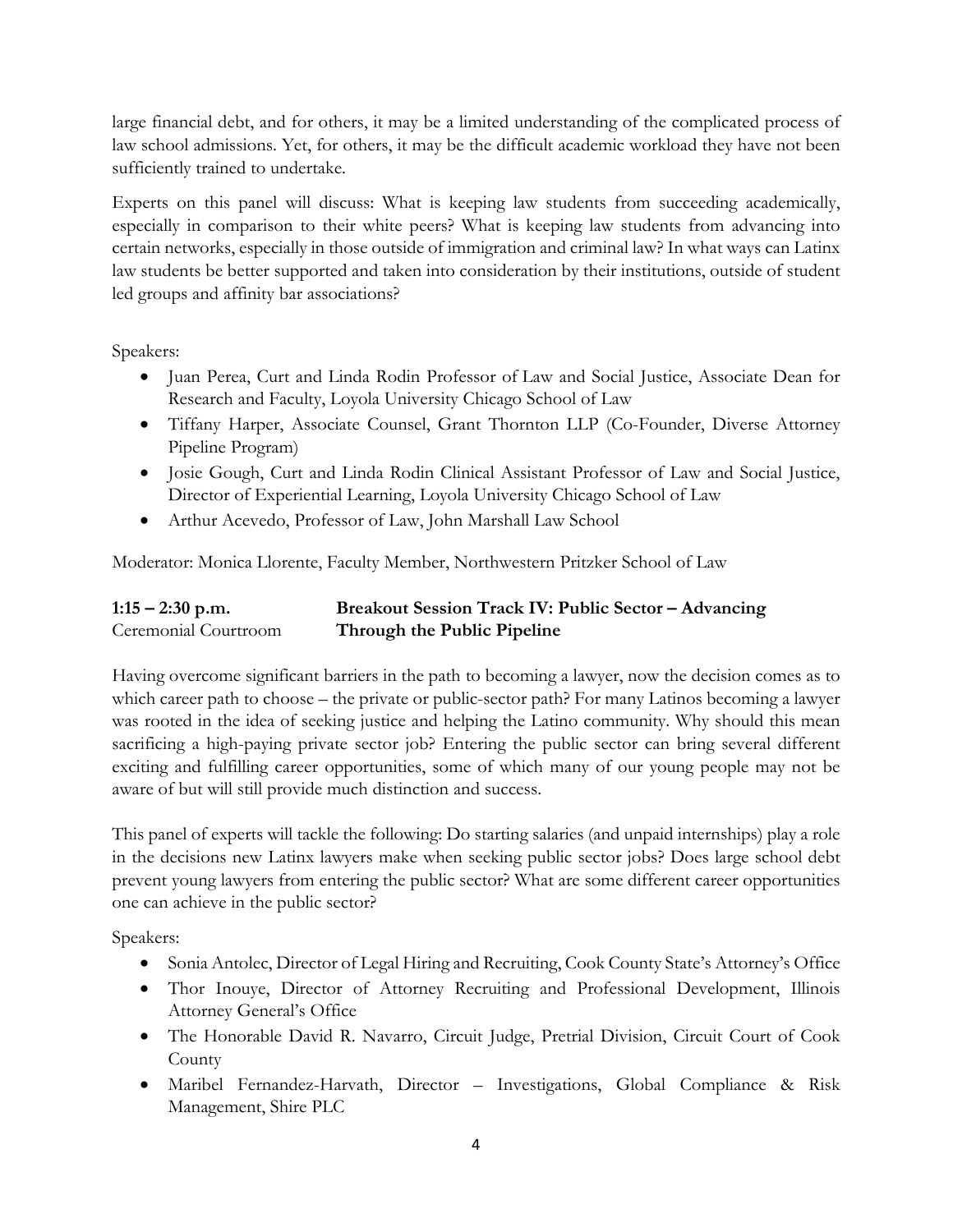Moderator: Sergio E. Acosta, Co-Chair, White Collar Crime and Government Investigations Practice, Akerman LLP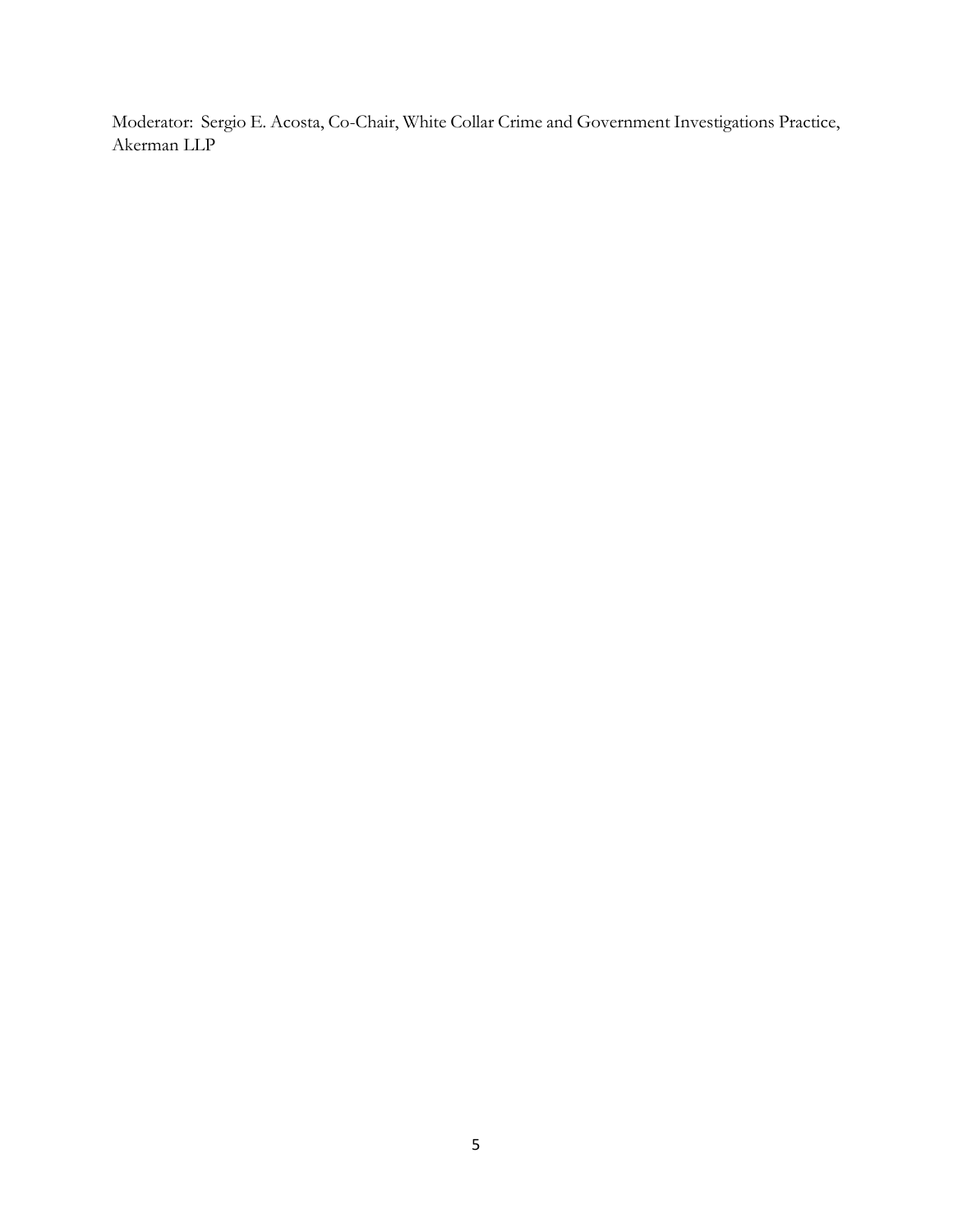### **2:30 – 3:45 p.m. Breakout Session Track V: Private Sector – Advancing**  Breakout Courtroom **Through the Private Pipeline**

For many law students, working in the private sector may seem like the "golden prize," however, for many of our Latino youth this is a path that can seem out of reach. Whether the reason is self-doubt, a lack of understanding as to what the law firm or in-house counsel hiring process may entail, not having the academic credentials often sought by law firms, or all of the above, Latinos still make up a small percentage of the attorneys in law firms and an even smaller percentage of the attorneys in corporate legal departments.

Our panel of experts will discuss: How does a low, or non-existent, exposure to private sector attorneys play a role in Latinx lawyers entering, and staying in, private sector jobs? How do we help prepare our youth with the tools needed to achieve the high academic success often sought by law firms? What role can law firms play in diversifying their ranks and supporting attorneys of color? Do hiring practices and firm/corporate culture play a role in the hiring and retention rates of Latinx lawyers? What affirmative steps can corporations take to increase their pipeline of Latinx lawyers?

Speakers:

- Michael E. Martinez, Managing Partner, Chicago Office, K&L Gates LLP
- Jesse Ruiz, Partner, Drinker Biddle & Reath LLP
- Dennis Garcia, Assistant General Counsel, Microsoft
- Gloria Santona, Of Counsel, Baker McKenzie

Moderator: Sulema Medrano, Partner, Smith Amundsen LLC

| $2:30 - 3:45$ p.m.   | Breakout Session Track VI: Judicial Sector - Advancing |
|----------------------|--------------------------------------------------------|
| Ceremonial Courtroom | Through the Judiciary Pipeline                         |

The prestige of becoming a judge is often seen as an unattainable goal for most attorneys, and nowhere is this more evident than in the Latinx legal community. Becoming a judge can be veiled in mystery depending on what is needed for a judicial appointment, judicial election, or application for an open position in the judiciary. At times, it can mean not having the right preparation or experience, or it can simply mean not having access to the right information to inform one's decision to make a move to the bench.

Our esteemed panel will share their thoughts on: What considerations should young lawyers consider now to prepare for a judicial career? How important is fundraising to running for an elected judgeship? Would you encourage more senior attorneys to make the switch to the bench and what methodology should they employ?

Speakers:

- The Honorable Jesse G. Reyes, Presiding Justice of the Illinois Appellate Court, First District, Fifth Division
- The Honorable Maria Valdez, Magistrate Judge, United States District Court for the Northern District of Illinois